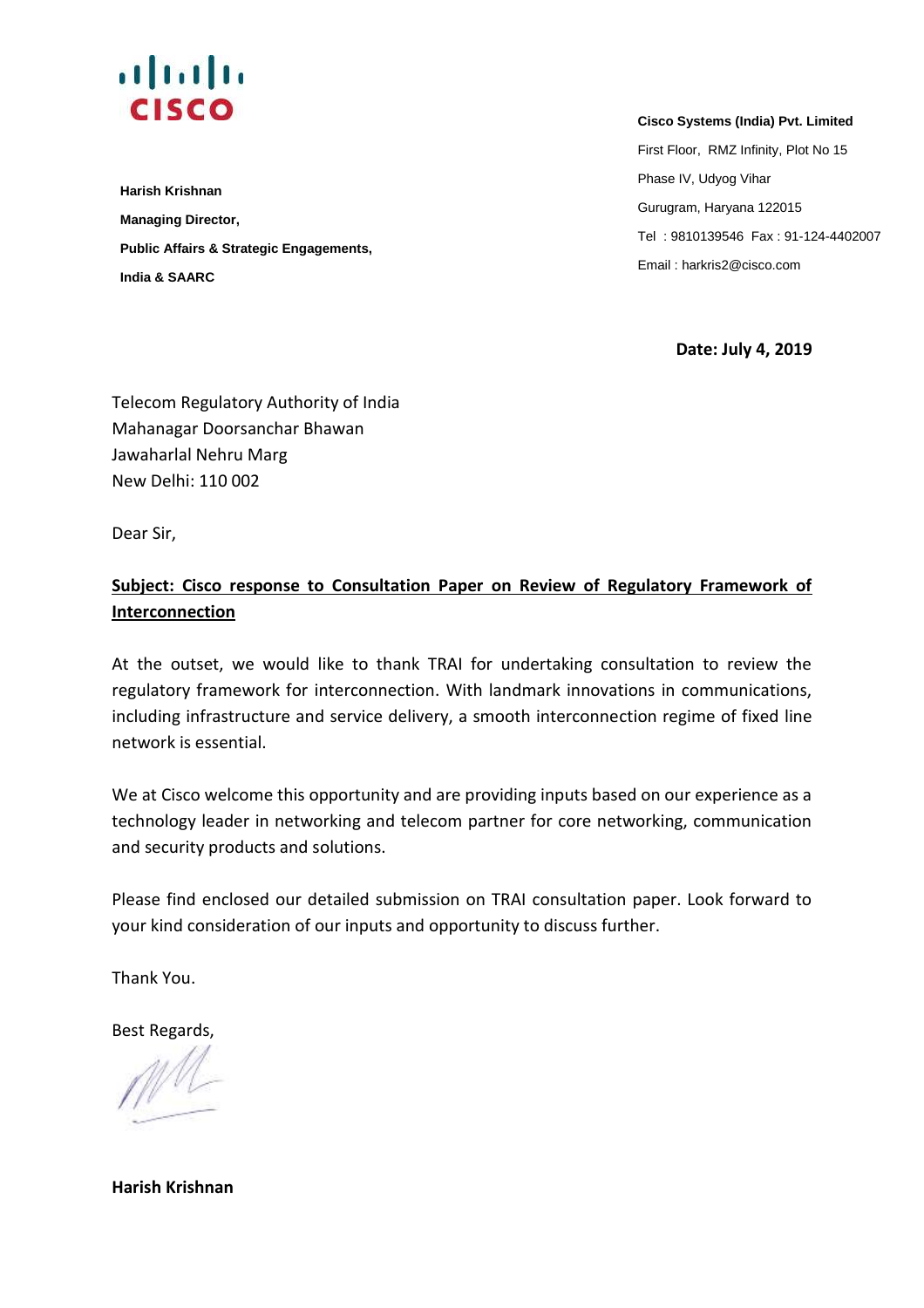

### **Response to TRAI Consultation Paper on Review of Regulatory Framework for 'Interconnection'** May 30, 2019

Cisco Systems is the world's largest manufacturer of networking equipment and a market leader in the provision of network management solutions and applications. We at Cisco, are grateful for the opportunity to share our feedback to TRAI as it reviews the regulatory framework for 'Interconnection'. Our responses to the questions posed in the Consultation Paper issued on May 30, 2019 are below for your kind perusal.

We, at Cisco, believe that a growing economy like India needs connectivity solutions for businesses to function, which are device and location agnostic. Globally, technologies have advance that will disrupt the way we connect. Therefore, it is encouraging to see TRAI working towards a technology neutral regulatory framework to enhance service delivery and customer experience.

We have taken the opportunity of TRAI's review of the regulatory framework for interconnection to share perspectives on innovative collaboration opportunities including mixing of IP-PSTN on select platforms. We completely acknowledge TRAI's intent to strike a balance between allowing new technology to thrive yet combat toll bypass. However, we believe it is an opportune time for TRAI to enable exponential growth of innovations and unlock the potential of mixing IP-PSTN in the way we do business, manage educational and medical institutions, trade and mobility.

**Q.1 Whether the flexibility be provided to interconnecting operators for interconnecting PSTN to PSTN networks at SDCC/ Level II TAX (SSA)/ Level I TAX (LSA) levels as per their mutual agreements? If no, then justify your comments with reasons.** 

No response

**Q.2 In case of no mutual agreement between the operators, what should be the level of interconnection for interconnecting PSTN to PSTN networks be mandated in the Regulations.** 

No response

#### **Q3. Any other issue you would like to bring to the attention of the Authority.**

We believe that in the era of collaborative networking, the regulations should allow bridging IP Audio, IP Video, CUG and PSTN traffic in India.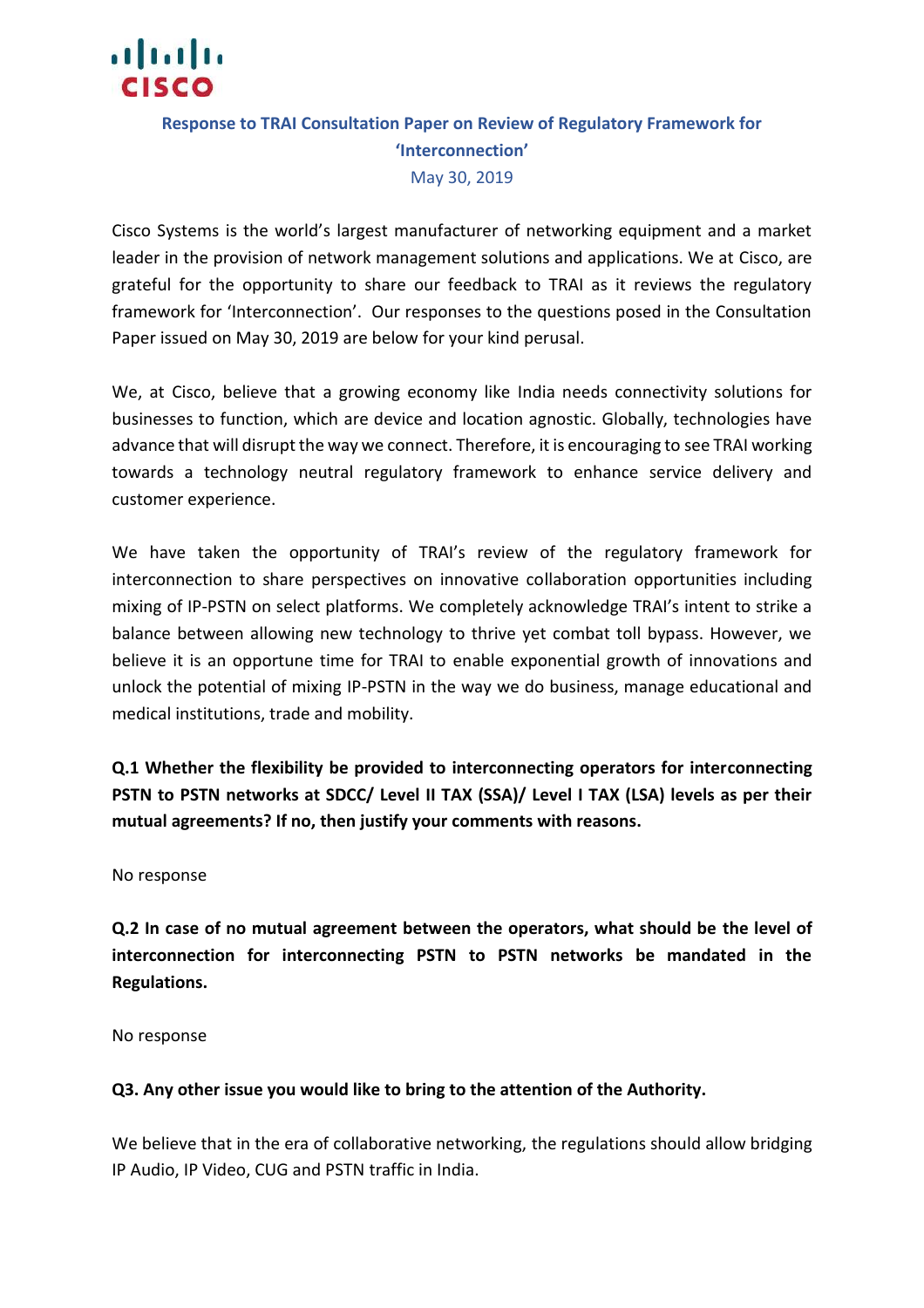## ahah **CISCO**

Cloud based conferencing services help large and small organizations to collaborate with internal employees or with any external participant using internet, CUG or PSTN. Today, Indian customers are serviced with International Bridges (mostly Singapore/US), by carrying all IP traffic and PSTN traffic (international long distance) to international location. This serving arrangement is expensive and limits access by most of Indian users at the mid to lower end of the market, who stand to gain the most from use of such digital technology in line with PM Modi's vision of enabling a truly Digital India.

A wide array of innovative offerings often depends on enabling IP and PSTN endpoints simultaneously, particularly to extract maximum benefits. A good example of this is collaborative videoconferencing, where multiple end users join a single meeting in which they meet via video, chat via electronic message, and work on documents and virtual whiteboards in real time. For a variety of reasons, including bandwidth limits for some users and physical equipment limitations for others, many participants connect their audio to the meeting via PSTN endpoints, while many others connect directly via IP from laptops and smartphones. Prohibiting IP-PSTN mixing vastly limits the reach and effectiveness of this kind of collaboration service.

Most global conferencing contracts for such services are signed outside of India hence incurring loss to not just the Indian government exchequer but also telecom service providers. This serving arrangement increases the cost of solution hence most of Indian enterprises esp. small and medium companies do not have access to such services. There is loss of revenue for Indian Service Providers as they lose access to huge local (national), IP Voice & Video traffic and International incoming traffic.

Building a globally connected datacenter in India will help serve Indian market by reducing access costs (National long distance instead of International long distance for PSTN) and better connectivity (reduce latency for IP Audio or Video traffic). This will also help keep relevant customer data in India and align with any data sovereignty regulations that may apply in future.

For the above reason, we suggest that the DOT urgently look at a policy/guidance that enables conferencing providers to mix IP traffic from the Internet or CUG with PSTN traffic from a telecom service provider on its conferencing bridge. A key part of this policy/guidance should be a method that entitles a telecom service provider from whom the PSTN telecom numbers are procured to be compensated for the IP traffic in the form of a termination charge as if the IP traffic had terminated on its PSTN network. In this way, there is no toll bypass for any other telecom service provider since they are not providing the PSTN numbers. The data charges for the IP traffic will be paid as usual to the ISP from whom the data resources were procured.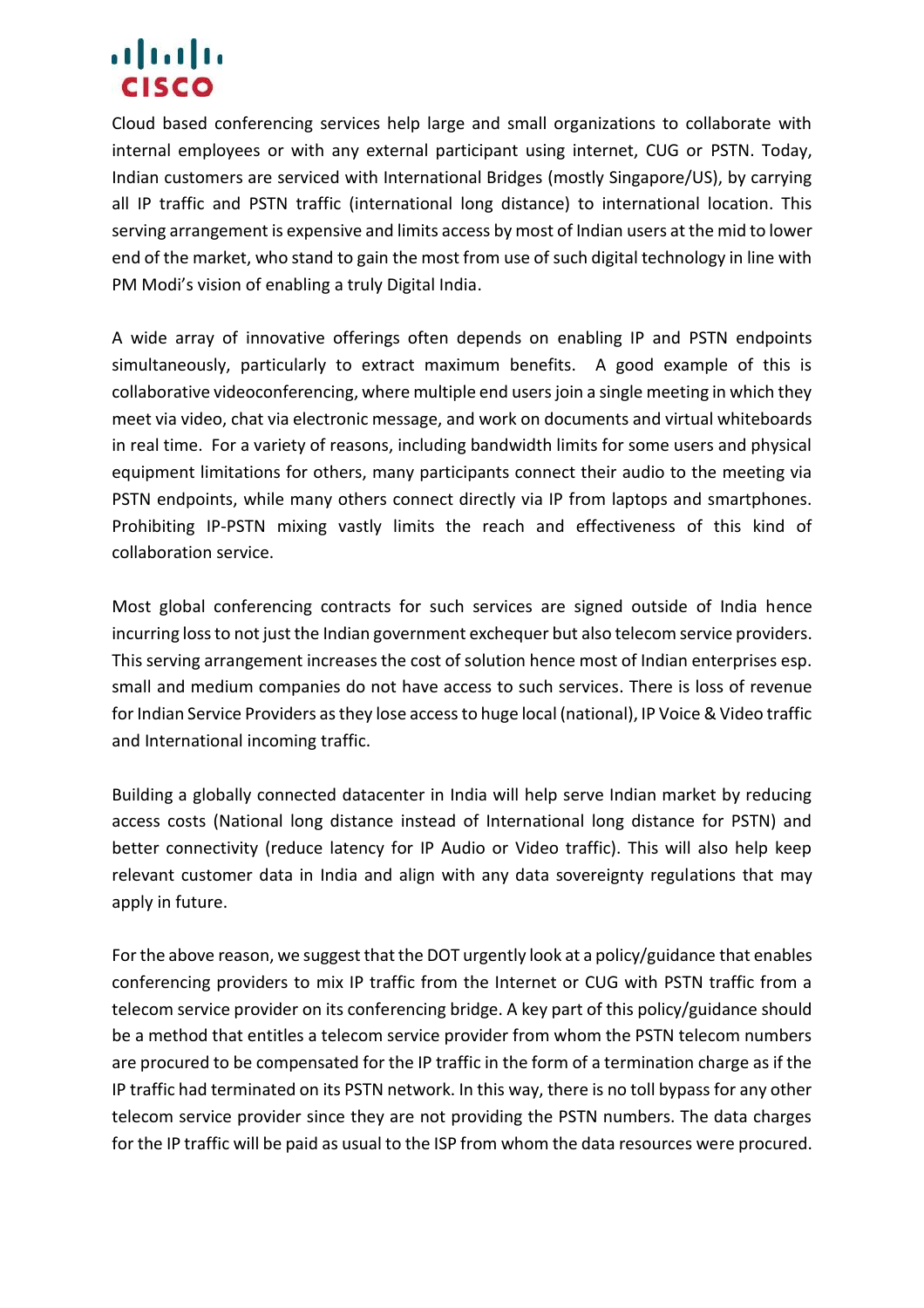# almla **CISCO**

While our suggestion is from the narrower perspective of enabling a broader and more effective use of digital conferencing technologies in India, we also believe that India should allow for mixing of IP and PSTN on a wider basis, for the following reasons:

#### 1. Innovative, converged services mix IP and PSTN streams

The prohibition also impacts many Internet-of-Things services. While the core of most IOT services rests on machine-to-machine communications, many applications include a communication layer that enables factory managers or other observers to interact with each other in real time based on the data the IOT service delivers. As with collaboration services, this capability is most valuable when it is open to all end users, including those that do not have ready access to an IP endpoint.

There is little doubt that the IP-PSTN barrier will impact a wide array of innovative services that are still on the drawing board. These include applications ranging from connected homes, to connected classrooms, to healthcare, and to autonomous vehicles. The future scale of the potential impact is immense.

#### 2. The IP-PSTN barrier drives away innovators

For the reasons discussed above, India's current IP-PSTN barrier poses a significant challenge to the innovators developing these services and to the consumers and enterprises that use them. This impacts Indian consumers and enterprises directly, as they are often forced to use significantly pared back versions of the services. It also impacts India more broadly and more indirectly, as service providers and innovators will increasingly consider developing and testing new advanced services in other countries.

#### 3. The barrier is not aligned with global technological convergence

While different transmission technologies were once distinct in their capabilities and uses, they are now virtually interchangeable. The IP-PSTN barrier reinforces a distinction that is no longer applicable to advanced technologies; the result is that Indian consumers are not getting the full benefits of technological possibilities as in other countries that allow IP-PSTN mixing.

#### 4. Removing the barrier will allow advanced telecom services to flourish

As mentioned above, Indian service providers can stand to gain if IP voice & video traffic and international incoming traffic are allowed to merge.